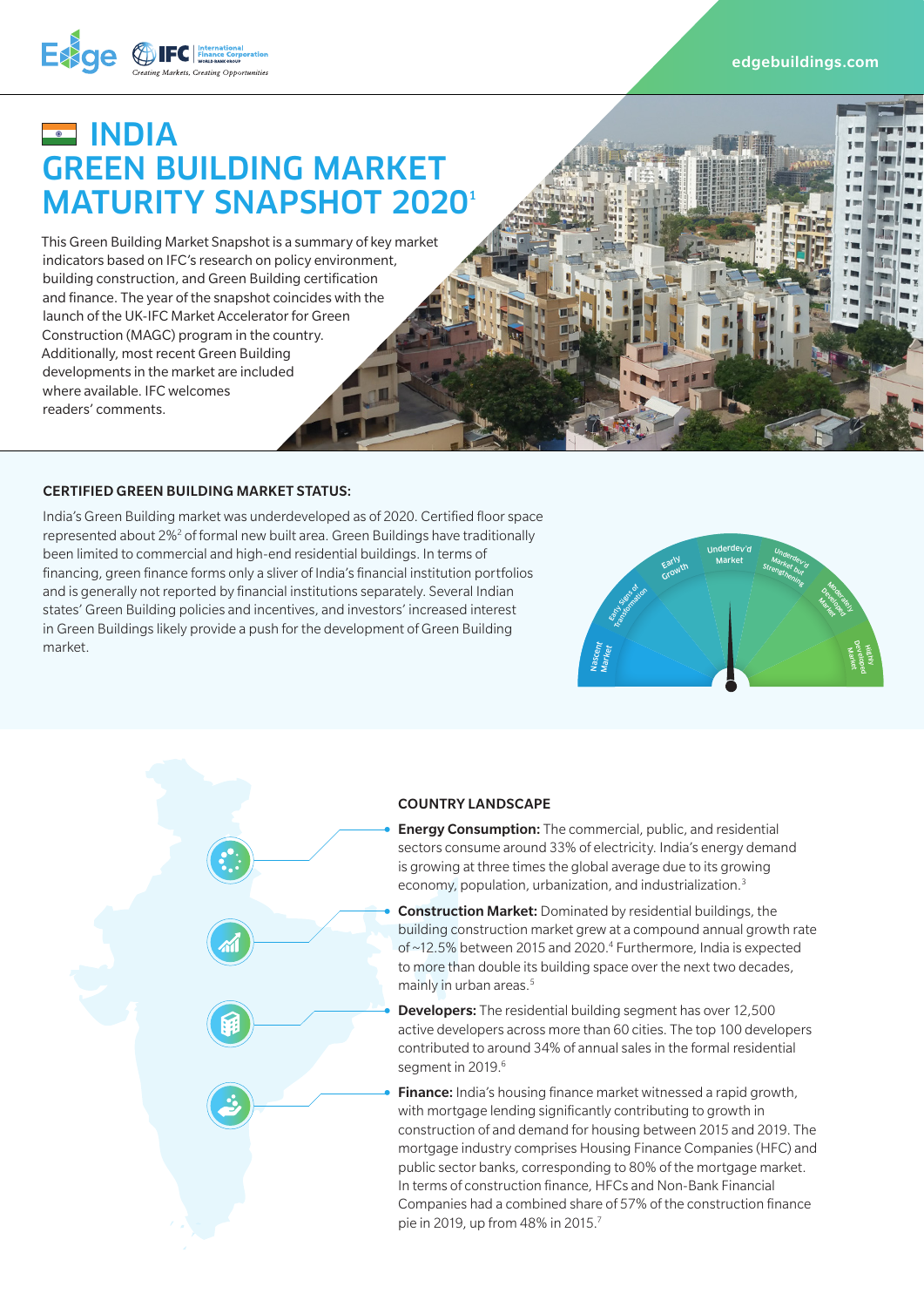

# 1. GREEN BUILDING POLICIES AND REGULATIONS

| Is there a national<br>definition of Green<br><b>Building?</b>                                            | The Government of India (GoI) has not established a formal definition of a Green Building. <sup>8</sup>                                                                                                                                                                                                                                      |
|-----------------------------------------------------------------------------------------------------------|----------------------------------------------------------------------------------------------------------------------------------------------------------------------------------------------------------------------------------------------------------------------------------------------------------------------------------------------|
| Is Green Building<br>part of the country's<br><b>Nationally Determined</b><br><b>Contributions (NDC)?</b> | India has an economy-wide 2030 emissions intensity target of 33%-35% below 2005 levels. The NDC<br>includes enhancing energy efficiency as one of the strategic approaches. Energy efficiency of buildings<br>and national energy rating system are presented as part of this approach. <sup>9</sup>                                         |
| Is there a national<br><b>Green Building</b><br>strategy/action plan?                                     | There is no national Green Building strategy/action plan.                                                                                                                                                                                                                                                                                    |
| <b>Public Policy</b><br>and Regulations                                                                   | <b>National Policies and Regulations:</b>                                                                                                                                                                                                                                                                                                    |
|                                                                                                           | The Bureau of Energy Efficiency launched mandatory building energy codes (both for commercial and<br>residential buildings). However they are not yet adopted by all states yet. India's National Building Code<br>2017 and Model Building Bye Law 2015 also refers to sustainable buildings.                                                |
|                                                                                                           | At National Level, Ministry of Environment, Forest and Climate Change provides fast track environmental<br>clearance for Green Buildings. The eligible certifications are GRIHA, IGBC, LEED, EDGE (proposed).<br>endnote: Draft EIA 2020 notification - http://environmentclearance.nic.in/writereaddata/Draft_<br>EIA_2020.pdf              |
|                                                                                                           | Ministry of Housing and Urban Affairs offers extra FAR 1% - 5% five per cent for projects of more than<br>3,000 sqm plot size to incentivize Green Buildings. The only eligible certification is GRIHA. endnote:<br>https://www.grihaindia.org/sites/default/files/pdf/Grihaincentives/S.O.%202894%20(E)%20dated%20<br>23.09.2013_211013.pdf |
|                                                                                                           | <b>Subnational Policies and Regulations:</b>                                                                                                                                                                                                                                                                                                 |
|                                                                                                           | Many states in India have announced fiscal and other incentives for Green Building construction.                                                                                                                                                                                                                                             |
|                                                                                                           | <b>Examples include:</b>                                                                                                                                                                                                                                                                                                                     |
|                                                                                                           | ▶ Karnataka Green Building Incentive Policy, in draft version since 2018.                                                                                                                                                                                                                                                                    |
|                                                                                                           | Punjab Municipal Green Building Incentive Policy, 2016.                                                                                                                                                                                                                                                                                      |
|                                                                                                           | Kerala State Housing Policy, 2011.                                                                                                                                                                                                                                                                                                           |
|                                                                                                           | ▶ Odisha Development Authorities (Planning and Building Standards) Rules, 2020.                                                                                                                                                                                                                                                              |
|                                                                                                           | Haryana Building Code, 2017.                                                                                                                                                                                                                                                                                                                 |
|                                                                                                           | <b>Property Tax Incentives:</b>                                                                                                                                                                                                                                                                                                              |
|                                                                                                           | ► 15% rebate in property tax is granted to buildings compliant with the Punjab Energy Conservation<br>Building Code.                                                                                                                                                                                                                         |
|                                                                                                           | In All non-industrial buildings certified by GRIHA are provided a discount on property tax within the<br>limits of Pimpri Chinchwad Municipal Corporation. A 3-star rated building gets 5% discount, 4-star<br>gets 8% and 5-star gets 10%.                                                                                                  |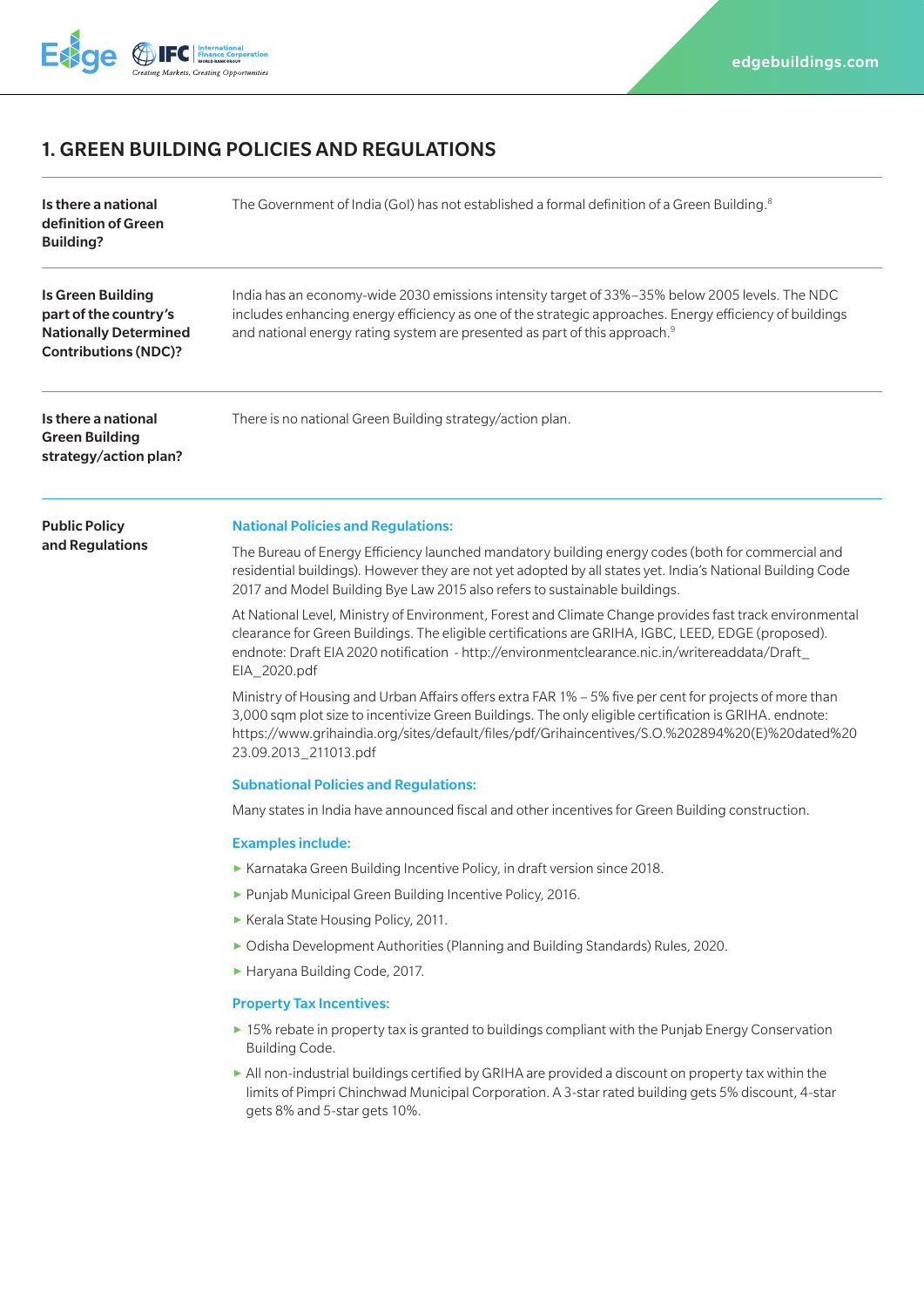

### 1. GREEN BUILDING POLICIES AND REGULATIONS, *Continued*

#### Public Policy and Regulations

#### Building Permission Discounts:

- **▶** The Department of Housing and Urban Development, Government of Punjab, offers a 100% exemption on the building scrutiny fee for projects that are rated gold or above by the Indian Green Building Council.
- ▶ Developers with new construction projects in the jurisdiction of the Pune Municipal Corporation get discounts (5% to 15%) on premium charges payable to the corporation, as per the star rating awarded by the GRIHA Council.
- ▶ Developers in the jurisdiction of the Pimpri Chinchwad Municipal Corporation get discounts on the premium amount of building permission charges (10–50%, depending on GRIHA rating).

# 2. GREEN BUILDING MARKET SIZE

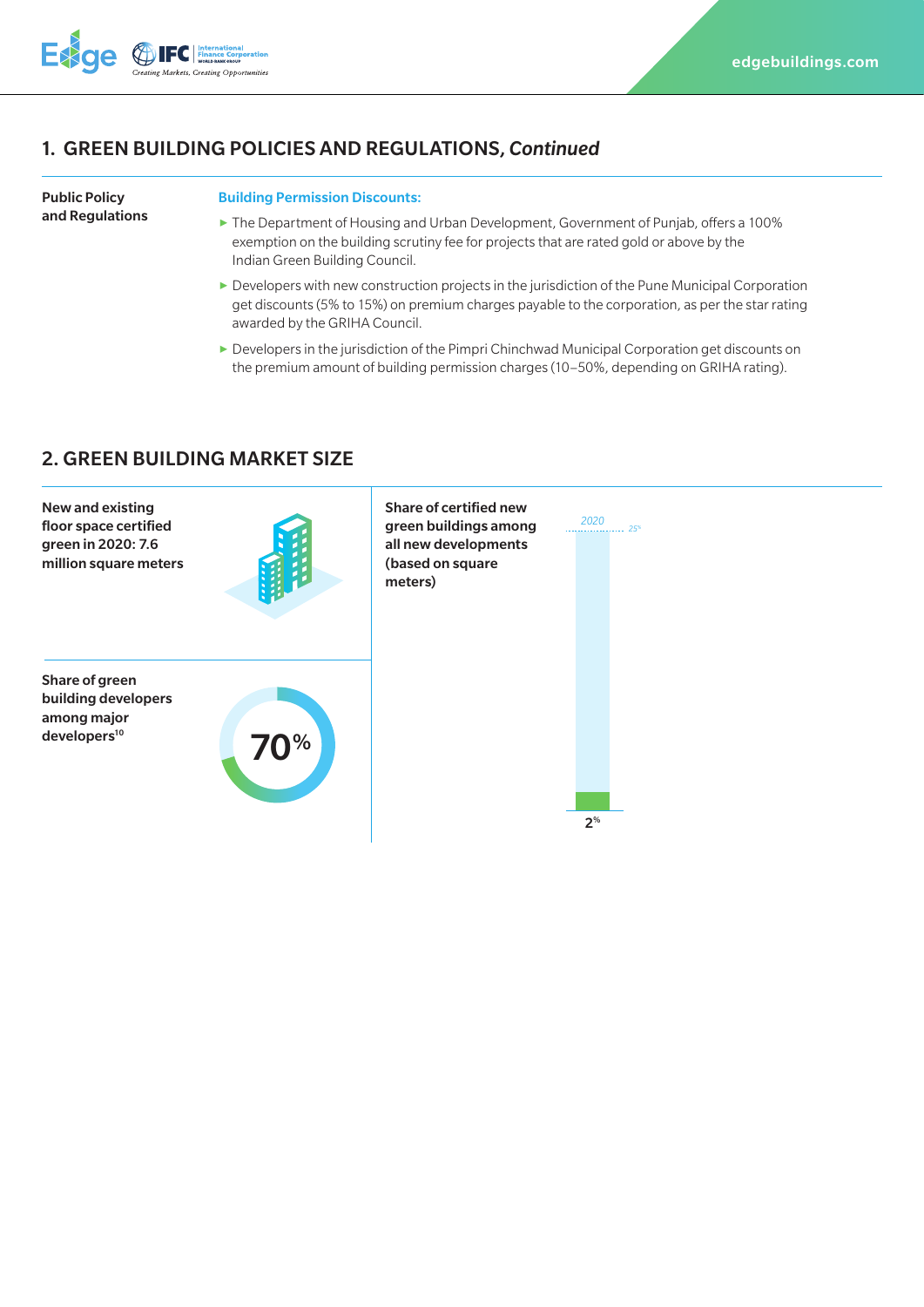

### 3. CERTIFICATIONS AND STANDARDS

| <b>National Green</b><br><b>Building</b><br><b>Rating Systems</b>                                                            | The Indian Green Building Council (IGBC) was established by 2001 and has certified around 3 million<br>sqm in 2020.<br>GRIHA was developed by TERI (the Energy and Resources institute) and is endorsed by the Ministry<br>of New and Renewable Energy. GRIHA's footprint is 52 million sqm since 2005. <sup>11</sup> GRIHA has certified<br>around 1 million sqm in 2020.                                                                 |
|------------------------------------------------------------------------------------------------------------------------------|--------------------------------------------------------------------------------------------------------------------------------------------------------------------------------------------------------------------------------------------------------------------------------------------------------------------------------------------------------------------------------------------------------------------------------------------|
| <b>International Green</b><br><b>Building Rating</b><br>Systems <sup>12</sup>                                                | ELEED was established in India in 2001 and has certified 3.1 million sqm in 2020.<br>$\triangleright$ EDGE was established in India in 2014 and has certified 0.5 million sqm in 2020.                                                                                                                                                                                                                                                     |
| <b>Voluntary Green</b><br><b>Building certification</b><br>systems' market share<br>by square meters<br>certified (in 2020). | $\blacktriangleright$ LEED accounts for 41% of GB in 2020.<br>LEED residential 5%, non-residential or mixed-use 95% <sup>13</sup><br>► IGBC accounts for 39% of GB in 2020.<br>Residential/non-residential breakdown not available.<br>$\triangleright$ GRIHA accounts for 13% of GB in 2020.<br>Residential/non-residential breakdown not available.<br>$\triangleright$ EDGE accounts for 7% of GB in 2020.<br>EDGE non-residential 100% |

# 4. GREEN BUILDING FINANCE

Financial Institutions offering Green Building finance (by public/ private) and their products as of 2019

- **▶** The National Housing Bank, SUNREF program provides funding to the green housing sector by refinancing home buyers and developers of eligible green building projects certified by local labels via banks and Housing Finance Companies.
- **▶** IIFL Home Finance Ltd, supports small and medium-size developers through the green certification process and offers loan products.
- **▶** The State Bank of India has a Green Home Loan scheme to support environment-friendly residential projects that are rated by the Indian Green Building Council.14
- ▶ PNB Housing Finance Ltd, issued secured fixed rate green bonds (2015) to finance certified green residential projects.
- **▶** The Small Industries Development Bank of India (SIDBI) provides financial assistance to green building certified projects.15
- **▶** Piramal Capital & Housing Finance Ltd supports affordable green housing segment. IFC extended a \$125 million loan to the company for this purpose in 2019.
- **▶** Update 2021: HDFC Ltd—India's largest housing finance company supports affordable housing and emerging green affordable housing. IFC extended \$250 million loan to the company for this purpose.
- **▶** Update 2021: Aavas Financiers Ltd, a housing finance company supports green affordable housing segment.

Green bonds or other capital market instruments earmarked for Green Building finance between 2015 and 2019.

- **▶** In 2016, Axis Bank issued green bonds worth USD 500 million, of which USD 150 million were allocated for Green Buildings.
- **▶** In 2016, PNB Housing Finance Limited issued USD 75 million green bonds, of which all the proceeds were allocated to Green Buildings.
- **▶** The State Bank of India issued three green bonds worth USD 800 million between 2018 and 2020 with use of proceeds allocated to low carbon buildings.<sup>16,17</sup>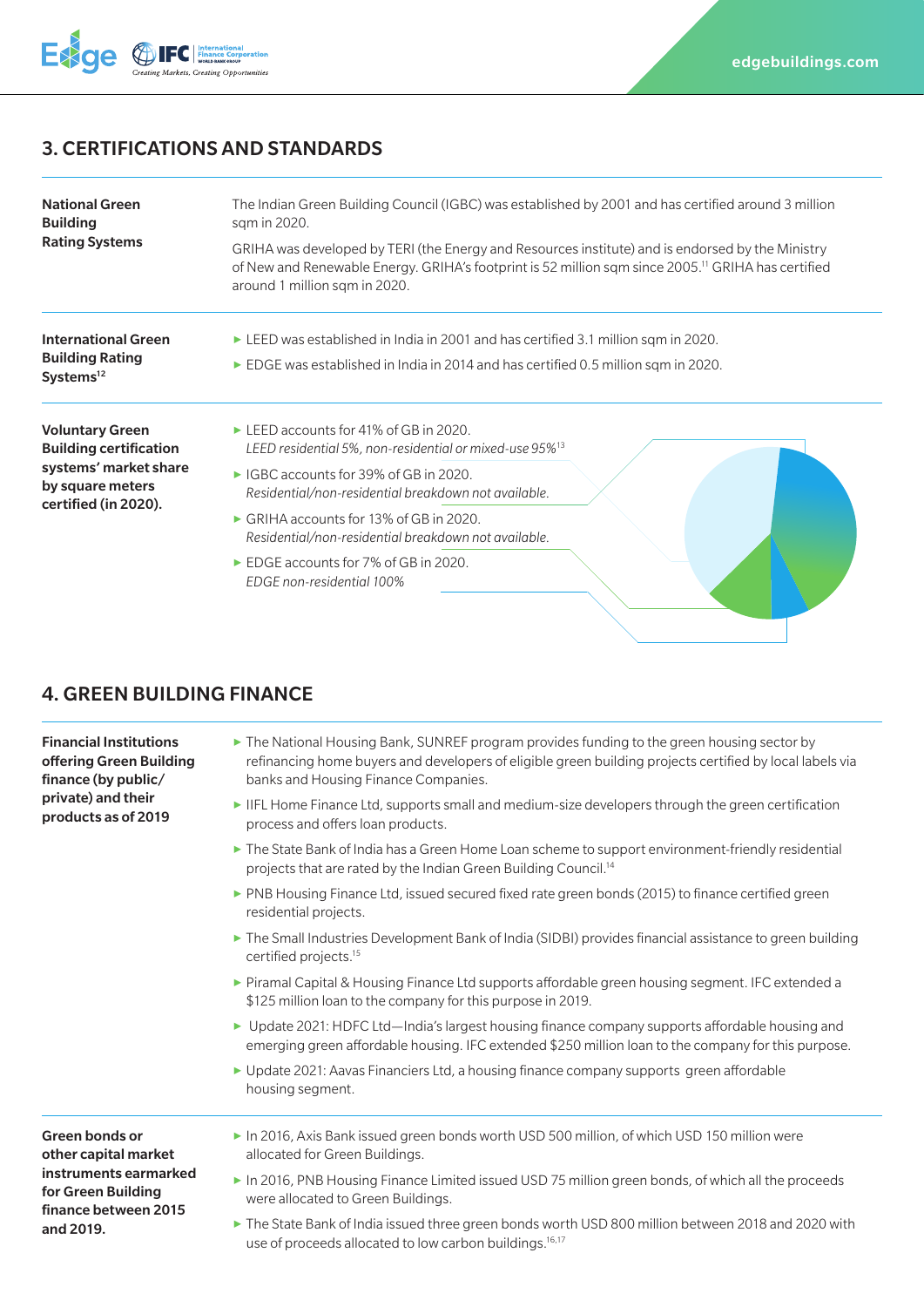

### 41. GREEN BUILDING FINANCE, *Continued*

| <b>Financial institution</b> |  |
|------------------------------|--|
| lending to Green             |  |
| Buildings as a %             |  |
| of total lending             |  |
| to building sector           |  |
| (Climate financing           |  |
| as a % of total bank         |  |
| credit)                      |  |

**▶** Green Building finance constitutes a very small share of portfolios of India's financial institutions and is generally not reported by the institutions separately.

**Financial Incentives** ▶ In West Bengal, IGBC-rated Green Building projects in the MSME sector are eligible for financial assistance at concessional rates from Small Industries Development Bank of India (SIDBI).<sup>18</sup>

#### 5. COST OF UTILITIES



#### 6. EDUCATION AND SKILLS

Number of Universities offering Green Building programs

**▶** There are many universities offering energy efficiency for buildings or green building programs as part of their curriculum.